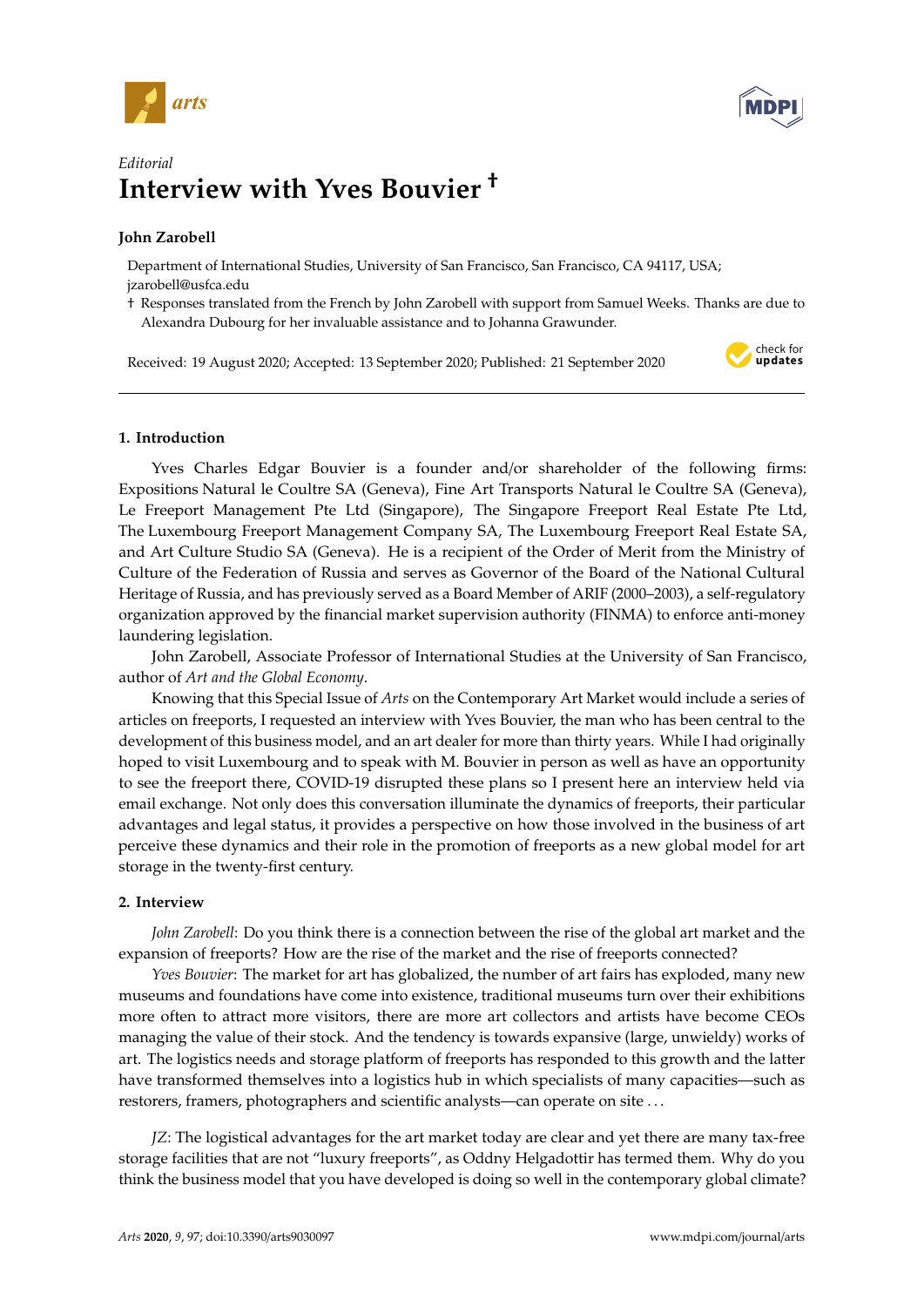*YB*: I think that art storage facilities have a responsibility to cultural patrimony. The best technologies of preservation and security must be made available to transmit to the next generations the work of art in its original preserved state. Like an archaeologist.

*JZ*: Now that you have been cleared of charges in Monaco, what is your strategy for Natural Le Coultre going forward? Do you think that the luxury freeport model will continue to grow?

*YB*: Unfortunately, my adversary has employed a significant communications campaign to destroy my image and that of the freeports. The prejudice is enormous against Natural Le Coultre and I had to sell the company in order to maintain jobs. For my freeports, it will be very difficult to relaunch development. The art market functions on confidence and I have been treated like [Bernard] Madoff even as my former client has realized profits and the only lawsuit [against me] has been launched by [Dmitry] Rybolovlev.

*JZ*: How do you evaluate your competition in the freeport market, whether in Delaware, New York City or Beijing? Will there be a broader geographical dispersal of freeports in the future? Will there be more companies coming into this business to compete with Natural Le Coultre?

*YB*: Freeports have to be located in a country with political, economic and social stability, plus a AAA [credit rating]. And without social conflicts and a low crime rate. Beyond that, it must be part of an airport structure, served by direct cargo flights to all of the major destinations of the art market.

It is an open market and the competition is healthy, but the number of locations suitable for development is limited. For example, there is no point in putting a freeport in the US because there is no VAT [value-added tax], rather the system functions on sales tax.

*JZ*: You are known as an art dealer and principal in your family company Natural Le Coultre, so you are active in both selling and storing art. Have you also invested in new financial companies focused on the art world, such as Maecenas or Malevich?

*YB*: First, I would like to explain that while I am a shareholder in art storage companies, I have never had a conflict of interest. I have no managerial position and I would never have access to clients' inventories, nor be let inside their storage spaces. The works that I sell are never part of the stock of my clients who store their art at freeports. Otherwise, I would never have had access to the inventories of clients, nor be let inside their storage spaces. As you may know, Christie's also has a division dedicated to storage of art works, and they are active in buying and selling art, but they have never been accused of having a conflict of interest.

To answer your question, I did invest in companies that were trading in fractional ownership and securitization of art works, but those ventures did not succeed. I am in discussion with a company for "tokens" but that has not been finalized.

*JZ*: What are the potential impacts on the Geneva Freeport from MLD5 legislation going into effect in Europe in 2020?

*YB*: I cannot say anything about the Geneva Freeport, as I had to sell my art storage business there, but at the freeports of Luxembourg and Singapore, logistics companies have the obligation to identify the Ultimate Beneficial Owner and, in Luxembourg, the government's obligation of state oversight of freeports is similar to that of banks. Beyond that, there is complete traceability of holders of works and their values during storage [in the freeport]. 100% of works are unpacked and verified by customs officials on arrival and departure from the freeport. Further, in Luxembourg, these professionals have a specialized knowledge of art. This is a unique situation, distinct from thousands of storage facilities within or outside of customs authority. Our procedures and obligations are an economic handicap but this farsighted vision will be a commercial advantage in the future when other governments impose the same obligations and diligence in enforcement [of the law]. In addition, those strict inventory obligations have a decisive advantage for law enforcement authorities: they can quickly and efficiently find works of art by their simple description (such as looted or stolen art), as recent cases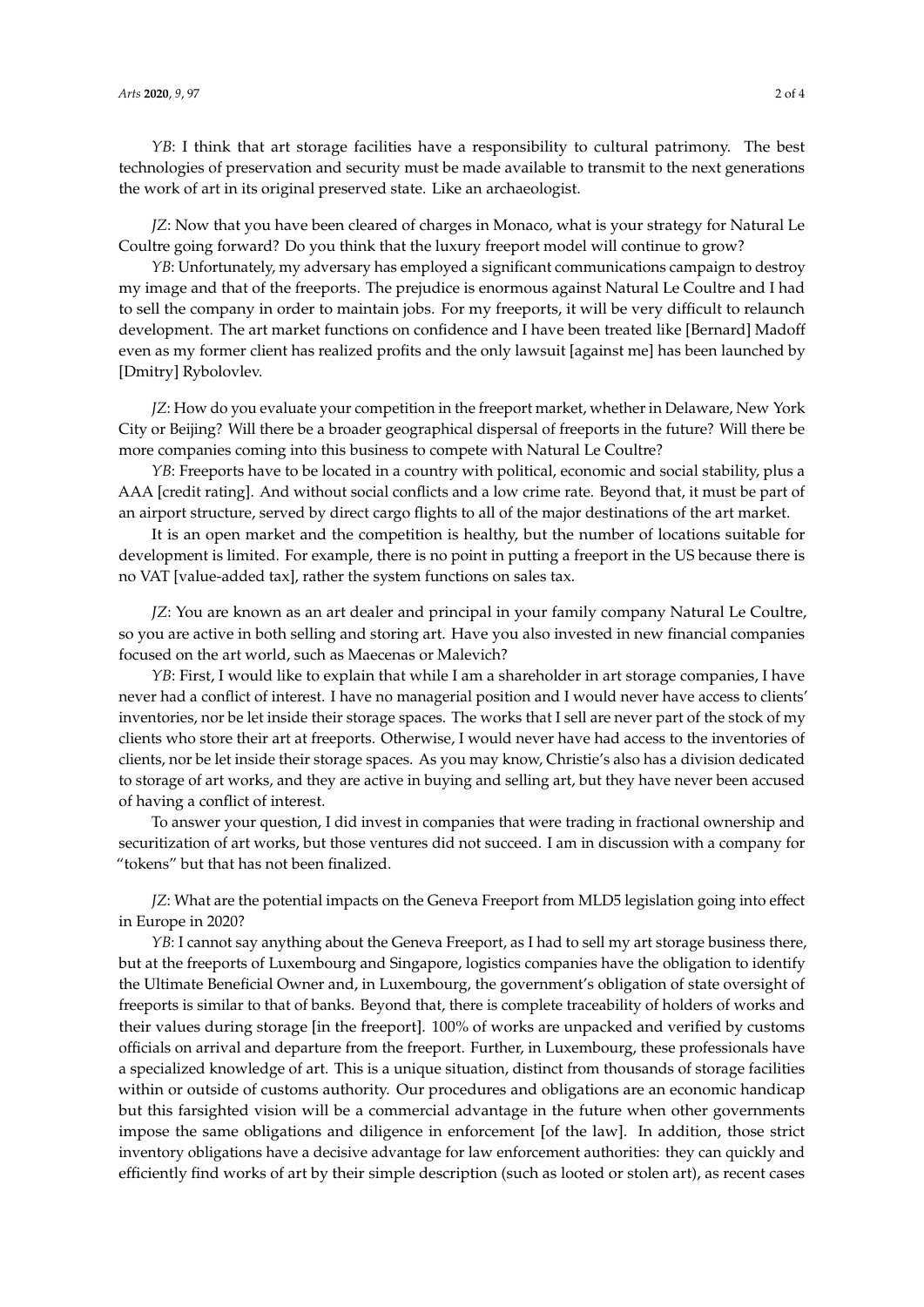demonstrate. Had such artworks been stored in a domestic storage, where no inventory obligations exist, or in a bank's safe, it would have been very difficult, or impossible, for the authorities to trace those artworks back.

*JZ*: Boris Johnson has said that he wants to expand freeports in the UK to reap trade advantages—are you considering opening a new freeport in the UK? Would their new restrictions responding to MLD5 discourage you from doing so?

*YB*: Mr. Johnson notwithstanding, London is lacking a freeport capable of responding to the needs of the market.

The new restrictions are not a handicap; it is the art market that has to modernize itself and face the demand for transparency as the financial markets have.

*JZ*: Do the customs authorities at the Geneva Freeport know the Ultimate Beneficial Owners (UBOs) of all objects stored there?

*YB*: In Geneva, as at all of the other storage facilities in the world, the authorities do not know the UBO, unlike in Luxembourg and Singapore. The only legal obligation is to have a representative who acts to give the instructions.

*JZ*: The Geneva Freeport is said to house more than a million art works—what percentage of art works stored in freeports internationally does that represent in your estimation?

*YB*: There are several million works of art stored in Geneva. The total area dedicated to art storage is about 70,000 m<sup>2</sup> [630,000 sq. ft.] but that is tiny compared to the millions of square meters holding art works around the world, so Geneva probably holds less than 5%.

*JZ*: Do you know how much value is transacted at the Geneva Port Franc annually, whether in art or anything else? Is tax-free transaction a significant incentive for your clients?

*YB*: I do not know the value of transactions in Geneva, or elsewhere. The transactions are not tax-free, concerning each transaction (auctions, galleries sales, private sales) every proprietor has to declare this on their residence tax filing. That which is not taxed is the value-added tax, but if a work of art leaves the Freeport and is imported into a country that has a tax agreement with Switzerland on value-added tax, it is payable at that time. The existence of the Geneva Freeport is [due to] the quality of Swiss service and the country's savoir faire, the tax advantage is no longer the main reason for storing in the Freeport.

*JZ*: You have said that the advantage the freeport business model provides is logistical, not tax-related. Given the number of works stored in the Geneva freeport alone, and the reported length of time that many objects have been stored there (some have been in storage for 20 years or more), it seems that some of the logistics advantages might also have long-term fiscal strategies connected to them. Do freeports provide opportunities for speculation in the art market?

*YB*: Speculation on artists does not correlate with the system for storing works of art, there will be speculators who want to preserve their investments in the best storage conditions and to obtain the lowest possible insurance costs on them in relation to the quality of storage available.

*JZ*: As an art dealer of top-flight merchandise, do you believe the current estimates provided by Clare McAndrew and others about the size of the global art market (\$63.7 billion in 2018) are accurate and, if not, do you believe the actual number is higher or lower?

*YB*: It is very difficult to estimate the value of transactions [in the art market] outside of public sales; one would have to study all of the accounts of art galleries in the countries where those records are public, add to that all of the foundations engaged in commerce, all collectors and financiers. And this in all of the domains of art. For example, in 20th century art with about \$500 million in business transactions, I would have represented in my opinion 5% of the total market transactions and was the leader in that period.